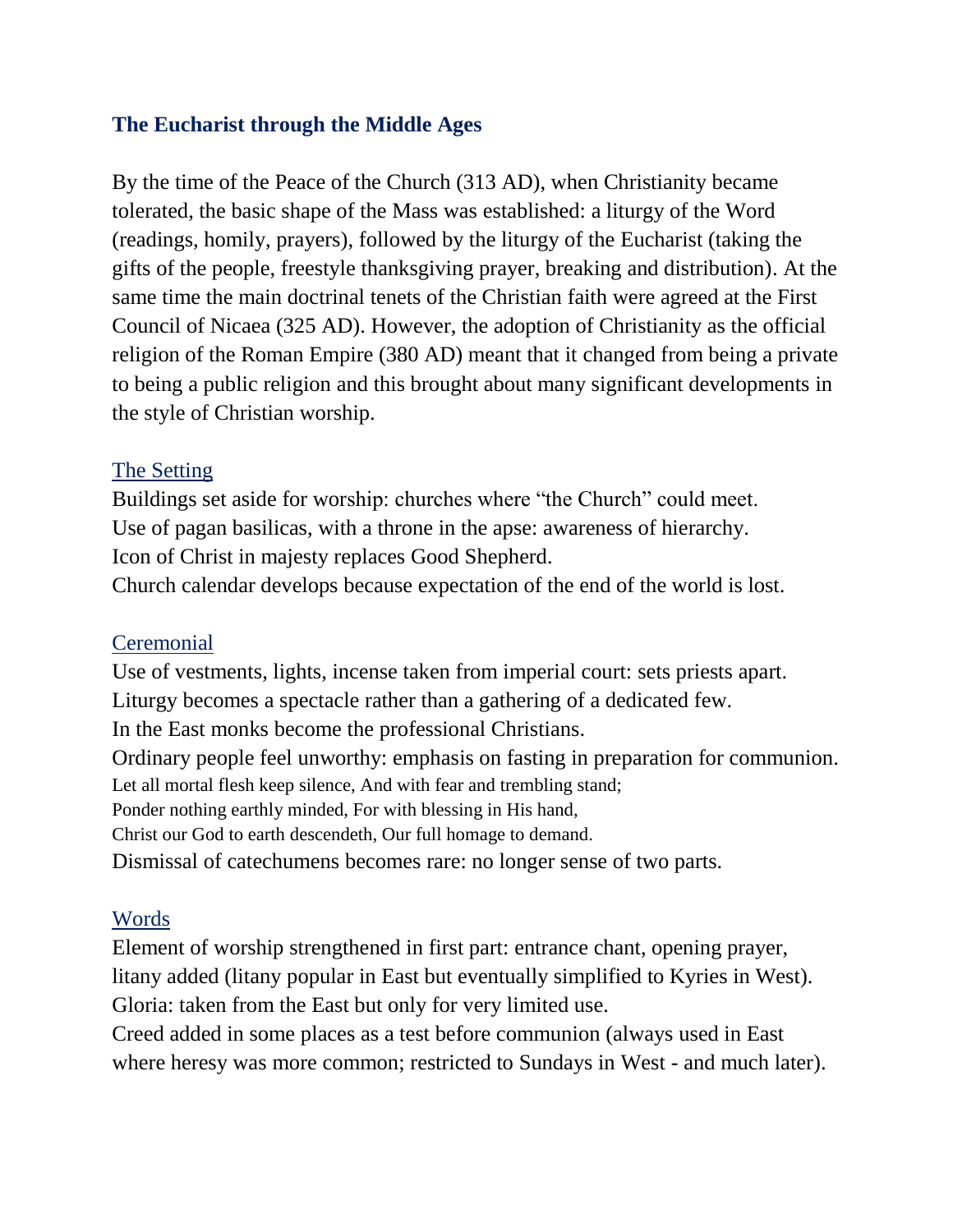From the 4<sup>th</sup> century there was a gradual separation between the East and West of the Roman Empire, beginning with the loss of a common language. Educated people in the West, especially in Italy, knew Greek into the 300's and had been happy to worship in it; but Latin was the common language and c. 400 Jerome made a complete translation of the Bible into Latin (the Vulgate - in the vulgar tongue). For a time the Mass prayers were in Greek and the readings in Latin, but under pressure from Christians from North Africa Latin was gradually accepted in Rome as the normal language of worship and became the language of the whole of Western Europe. Greek was more flowery, poetic, philosophical. Latin was brief, practical, juridical, military. From this time we get two distinct traditions. From the 6<sup>th</sup> century the organization of the Roman Empire began to break down. Northern tribes invaded the more civilized southern countries so communication and central control were poor. That allowed for variety in the West. From the 7<sup>th</sup> century the Muslims became a major force in the homelands of Christianity (the Middle East) so the Eastern Church was weakened and isolated. Its liturgical development was frozen in time, and would seem very elaborate to us in the West.

| The East - for 1500 years 3 liturgies    | The West - various families of liturgies, |
|------------------------------------------|-------------------------------------------|
| have been in continuous use.             | sometimes influencing each other and      |
|                                          | constantly developing.                    |
| 1. The Liturgy of St James               |                                           |
| (the oldest - used in Jerusalem).        | 1. The Roman Rite                         |
| 2. The Liturgy of St John Chrysostom     | (elegant, direct, economical - helped by  |
| (the normal Orthodox liturgy today,      | a succession of strong Popes)             |
| based on the Eucharist of West Syria     | 2. The Ambrosian Rite                     |
| from the time when St John was bishop    | (used in the area around Milan)           |
| (370-398) of Syrian Antioch).            | 3. Gallican Rites                         |
| 3. The Liturgy of St Basil               | (from northern Europe, especially         |
| (used on ten days each year, dating back | France; prayers are lengthier and more    |
| to St Basil of Caesarea who died in 379. | elaborate than in Rome, more Eastern).    |
| He added a lot of scripture and          | 4. Mozarabic/Gothic Rite                  |
| lengthened the prayers).                 | (from Spain, also showing Eastern)        |
|                                          | influences; survived a long time because  |
| These forms of the Eucharist were        | of Muslim occupation of Spain).           |
| eventually celebrated behind a screen    |                                           |
| (iconostasis) - excluding the people.    | Rome could not impose unity.              |
|                                          |                                           |